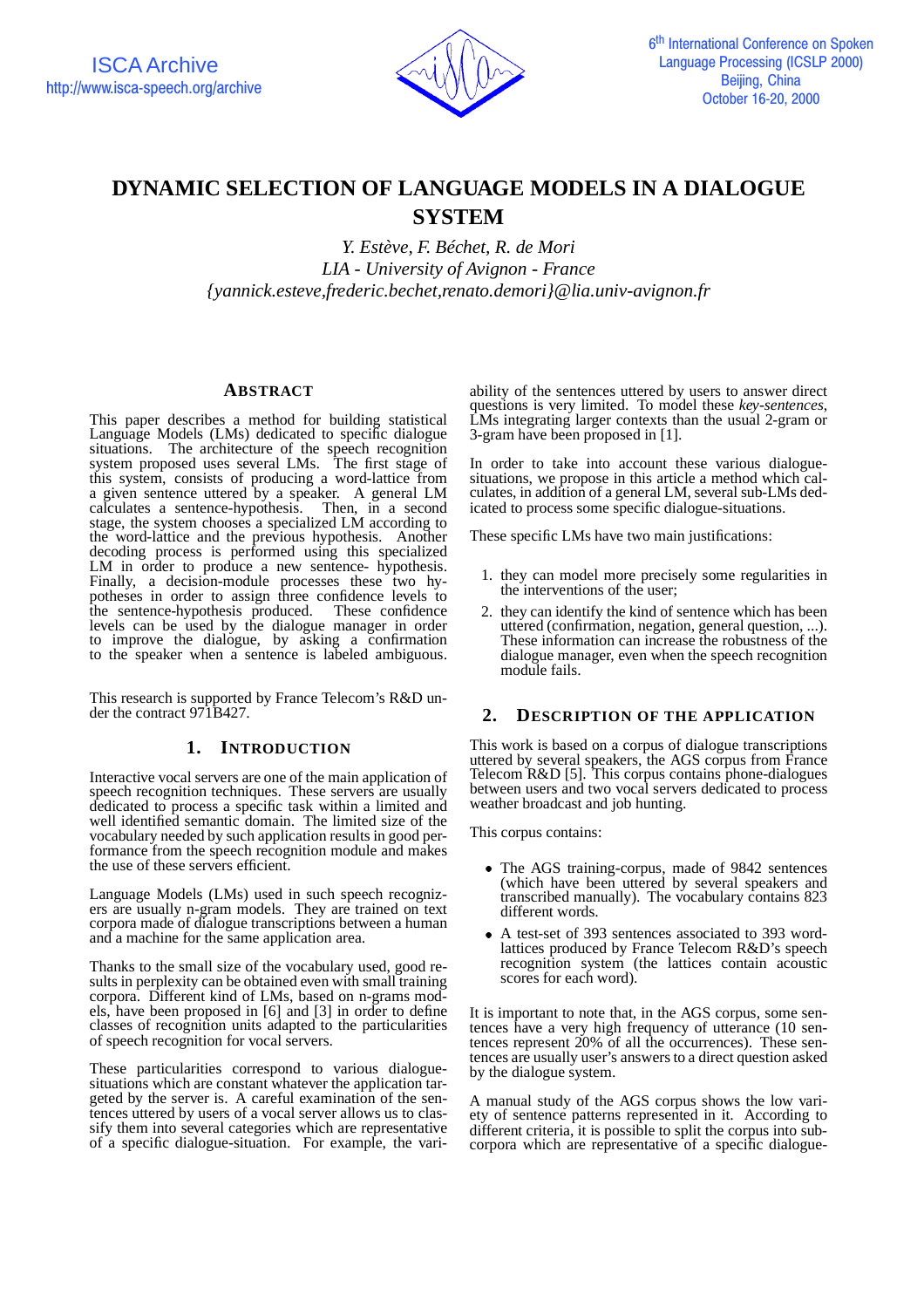

**Figure 1:** Semantic Classification Tree

situation. For example, we can group together the sentences related to queries on the same semantic domain (weather server, job-hunting server), or sharing the same syntactic pattern (for example, the sentences beginning with *Je voudrais le numéro de . . .*/*I would like the number of . . .*). Moreover, direct answers made by the user to the queries of the system (*oui*/*yes*, *non*/*no*, *annulation*/*cancel*, ...) can be easily detected.

According to the criteria used, the size and the kind of subcorpora will vary a lot. We have chosen a strategy based on a particular kind of decision tree, called Semantic Classification Tree (SCT) [7]. After the training process of the tree, a sub-corpus is attached to each node in a hierarchical way: the whole corpus at the root level and the most specific sub-corpora in the leaves.

### **3. SPLITTING THE TRAINING CORPUS**

The SCTs automatically build regular expressions and each one can split the training corpus into two sub-corpora (the sentences which match the regular expression, and those that don't) (see Figure 1). For the growing process, we need a set of training samples, a set of questions, and a criterion to choose the best question for each node. We will quickly present these three parameters.

### *3.1. Set of samples*

The samples used to build the SCT are the sentences of the AGS corpus. These sentences have been tagged by means of a Part-Of-Speech tagger developed at the LIA [8]. Then, each word of a given sentence is replaced by its lemma in order to increase the generalization power of the learning process.

### *3.2. Set of questions*

In the SCTs, questions are generated with a lexicon and a set of three symbols:  $\langle , \rangle$ ,  $\overline{+}$ . The symbols  $\langle , \rangle$  represent the begin and the end of a sentence. The symbol  $+$  is a non-empty sequence of words.

During the growing process of the SCT, each node of the tree is associated with a regular expression called the

*Known Structure* (*KS*) and a set of samples containing all the sentences which satisfy this regular expression. At the beginning of the growing process, the root of the tree is associated to the  $\overline{K}S \leq +\geq$  and to the entire training corpus. A *KS* also records the position of the last item that was introduced in it.

The  $KS$  of a node and the set  $L$  composed of the lexical entries of the lexicon will give rise to several new regular expressions by replacing in  $KS$  a gap with elements of  $L$ . More precisely:

- $\bullet$  each element *i* of *L* produces four different patterns:  $\{i\}, \{+i\}, \{i+\}, \{+i+\}$
- each of the generated patterns replaces in *KS* the gap situated respectively at the right and at the left of the element of the last item introduced.

With this method, a given *KS* generates a maximum of  $4 \times |L| \times 2$  regular expressions. A 2K word lexicon will produce for each KS,  $4 \times 2000 \times 2 = 16K$  different new regular expression.

Each regular expression splits the set of samples associated to the node in two: the set of the samples that match the regular expression and the set of those that don't. A regular expression is therefore seen as a yes-no question.

#### *3.3. Selection criterion*

To select a question among all the possible ones, we have chosen to use the criterion of perplexity-reduction between the LM trained on a node's corpus and the ones trained on its children. After having split the AGS corpus into a training corpus and a development corpus, we process as follow:

For a given node and a given question, we calculate four sub-corpora:

- 1.  $A_{yes}$ : sentences of the training corpus which match the KS,
- 2.  $A_{no}$ : sentences of the training corpus which don't match the KS,
- 3.  $D_{yes}$ : sentences of the development corpus which match the KS,
- 4.  $D_{no}$ : sentences of the development corpus which don't match the KS.

Then. Then, we train three 2-gram LMs:  $,M_{A_{n_0}},M_{A_{n_0+1}}$  on the training corpora:  $A_{ues}, A_{no}, A_{ues+no}$  and we calculate the following perplexities (with a function  $PP$  which compute the perplexity):

- $P_{yes} = PP(M_{A_{yes}}, D_{yes})$
- $P_{\text{no}} = PP(M_A \cup D_{\text{no}})$

The question chosen is the one which minimize the value of  $P_{yes} + P_{no}$  with respect to the following constraint:  $P_{yes} + P_{no} < 2 * (P_{ref} + \varepsilon)$  (where  $\varepsilon$  controls the expanding of the tree).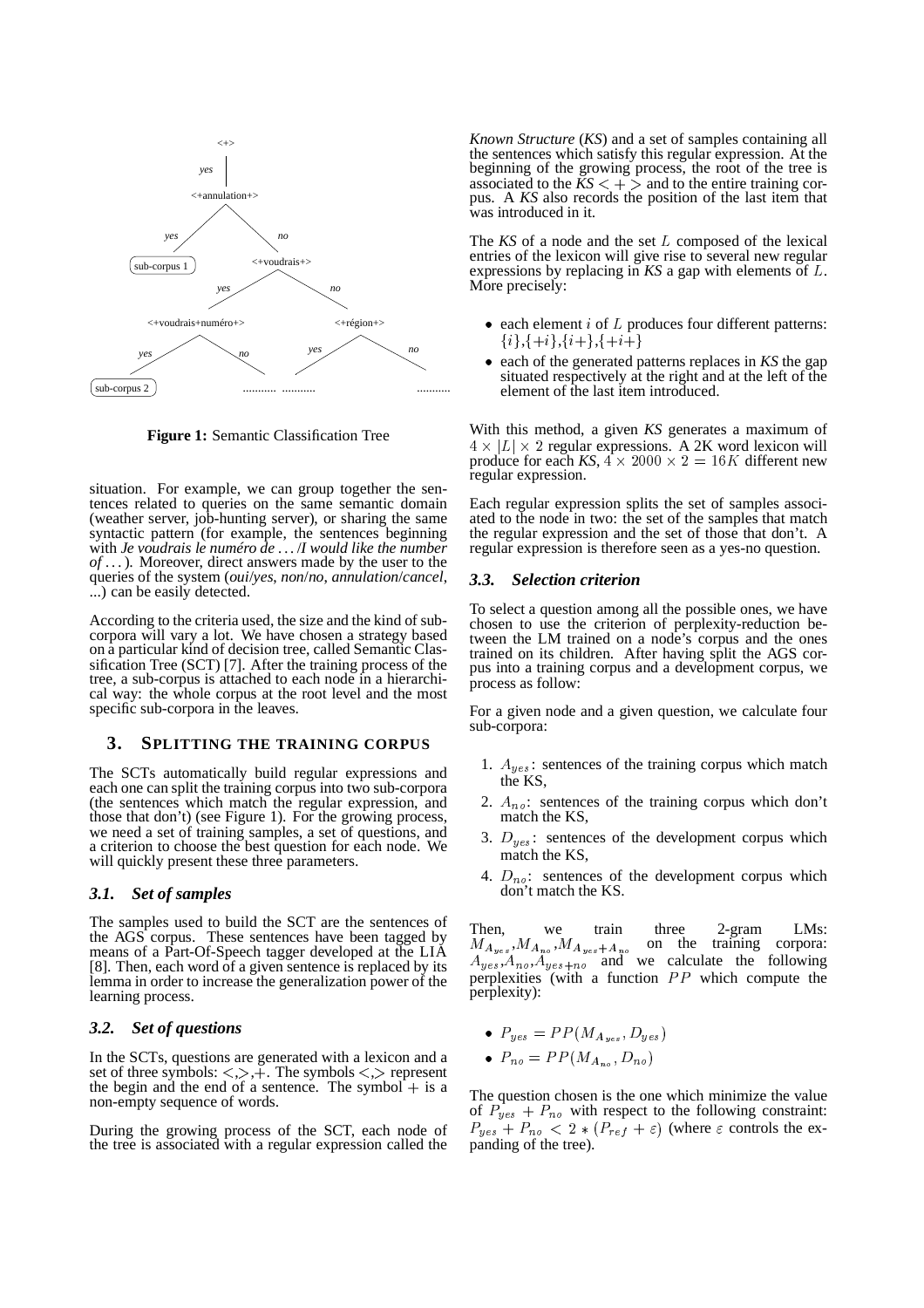

**Figure 2:** System Architecture

The construction of the tree is stopped when the size of the sub-corpora become too small or if we can't find a question which contents the previous constraint.

# **4. TRAINING SPECIFIC LANGUAGE MODELS**

To each node of the SCT obtained, we can associate a bigram LM trained on all the sentences which match the KS of this node. Unfortunately, due to the small size of the AGS corpus, most of the sub-corpora obtained are too small to train a bigram model which won't be over-trained.

To avoid this problem, we have decided to use a LM adaptation technique presented in [4]. In this case, the general model is the one trained on the entire training corpus, and the adaptation corpus is the one trained on the sub-corpus of a node.

### **5. SYSTEM ARCHITECTURE**

During the recognition process, the choice of a specific LM is tightly linked to the state of the dialogue. Unfortunately, this information isn't available in the AGS corpus. In order to select a LM among all those calculated previously, we developed a speech recognition system which works in two steps: a first sentence-hypothesis, called  $H_0$ , is calculated by means of a general LM, called  $LM_0$ . Then, this hypothesis is used to select a specific LM, called  $LM_k$  according to the tree presented in the previous section.

The architecture of our system is described in Figure 2. The hypothesis  $H_0$  is extracted from a word lattice calculated by the France Telecom R&D speech recognition system. Once  $LM_k$  is chosen, a second decoding process is performed using this LM to produce the hypothesis  $H_k$ . level. V

### *5.1. Selection of the specific LM*

To choose  $LM_k$ , we parse the SCT built previously with the hypothesis  $H_0$ . The parsing process is straightforward, it consists on traversing the tree, starting at the root until a leaf is reached. For each node N visited, if  $H_0$  matches the regular expression of  $N$ , the next node to visit is the daughter of  $\overline{N}$  labeled *yes*, otherwise, it is the daughter labeled *no*.

When a leaf is reached, this process stopped and the LM attached to the leaf becomes  $LM_k$ . We did some experiments in order to test the robustness of this method in relation with word-errors in  $H_0$ . The results showed that this method chooses the correct specific LM associated to the sentence uttered by the speaker with a good accuracy (about  $90\%$ ).

Once  $LM_k$  is chosen, a new decoding process using it is performed in order to produce the second hypothesis  $H_k$ . These two hypotheses model different information: if the uttered sentence is very close to *key-sentences* related to specific dialogue-situations seen in the training corpus,  $H_k$  will be more relevant. On the other hand, if the sentence represents a general request from the user,  $LM_k$ can't generalize enough to process efficiently the wordlattice and  $H_0$  will be closer to the sentence uttered.

At this step of the process, a decision-phase is necessary in order to select one of the hypotheses or reject both if the confidence measures on the hypotheses are too low.

### *5.2. Decision module*

The decision-module is based on rules which compare the features (acoustic scores,bigram scores, syntactic structure, number of words, differences, specific language model used, ...) of the two hypotheses  $H_0$  and  $H_k$ . These rules are automatically obtained by means of a decision tree. For the growing process of this tree (using a standard algorithm), a development corpus have been made : it contains, for a set of sentences from the AGS corpus, both hypotheses  $H_0$  and  $H_k$  produced by our system and a label which can be either  $ACCEPT\_h_0$ ,  $ACCEPT\_h_k$  or REJECT\_BOTH, according to the word-error rate of both hypotheses.

The questions used to split the corpus at each node are related to various sources of information like the acoustic and linguistic scores, the  $LM_k$  chosen, the syntactic pattern of the hypotheses, the length of the hypotheses or the number of words in common. The splitting criteria chosen is the Gini impurity criteria proposed in  $[\overline{2}]$ .

During the recognition process, this tree is used when the two hypotheses  $H_0$  and  $H_k$  are different: the tree is parsed with all the features attached to  $H_0$  and  $H_k$  and the decision taken corresponds to the label of the leaf reached at the end of this parsing process.

### *5.3. Confidence levels*

Having hypotheses based on different sources of information allows us to attach a confidence measure to the solution proposed by the system. We have defined three confidence levels:

1. Level 1: this corresponds to the highest confidence level. When  $H_0 = H_k$  we believe that the hypothe-